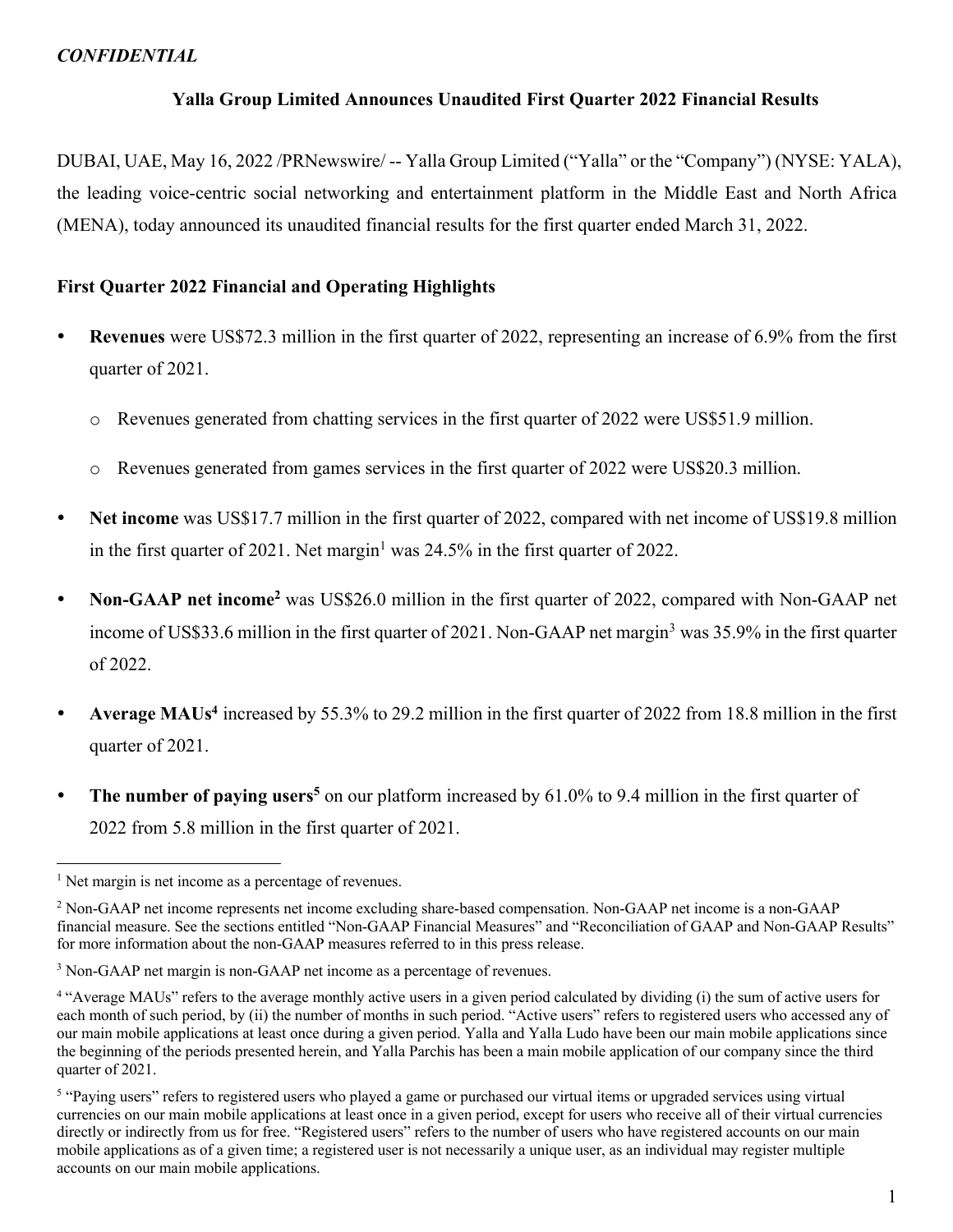| <b>Key Operating Data</b>          | For the three months ended |                       |  |
|------------------------------------|----------------------------|-----------------------|--|
|                                    | <b>March 31, 2021</b>      | <b>March 31, 2022</b> |  |
|                                    |                            |                       |  |
| <b>Average MAUs (in thousands)</b> | 18,806                     | 29,203                |  |
|                                    |                            |                       |  |
| Paying users <i>(in thousands)</i> | 5,839                      | 9,402                 |  |
|                                    |                            |                       |  |

"We kicked off 2022 with an exceptional operational and financial performance, demonstrating impressive resilience in the volatile environment," said Mr. Yang Tao, Founder, Chairman and CEO of Yalla. "Our group's MAUs and paying users grew by 55.3% and 61.0% year-over-year, respectively, to 29.2 million and 9.4 million, and our group's total revenues reached an all-time high of US\$72.3 million, beating the top end of our guidance. These accomplishments were driven by our ongoing efforts to broaden and deepen our relationships with our user base, facilitate monetization and uphold our overall strong operational efficiency and execution capabilities. We have also made progress in a number of new initiatives – notably, we will soon introduce the beta version of our first hard-core mobile game. In addition to meeting MENA users' evolving needs, both our social metaverse product Waha and our instant messaging product YallaChat launched iterations with user-friendly features during the quarter, laying the solid foundation for enhanced products' synergies and stickiness and strengthening users' loyalty.

"2022 is undoubtedly shaping up to be a year full of challenges. During these uncertain times, we will intensify our focus on pursuing quality growth while remaining steadfast in our mission to build the most popular online social networking and entertainment destination in the MENA region." Mr. Yang concluded.

"In the first quarter of 2022, our revenue reached US\$72.3 million, beating the top end of our guidance and demonstrating once again our ability to deliver growth in a rapidly evolving environment," said Ms. Karen Hu, Chief Financial Officer of Yalla. "We also increased investments in product development and grew our talent pool during the quarter to drive new business development. Meanwhile, we adhered to our ROI-based approach for promotions and advertising and successfully reduced our group's selling and marketing expenses by 5.9% quarter-over-quarter while maintaining robust growth amid macro uncertainty. Our GAAP and non-GAAP net margin for the quarter remained at healthy levels of 24.5% and 35.9%, respectively, impressive by industry standards, while our ample cash reserves provide an ongoing solid support for the expansion of our Yalla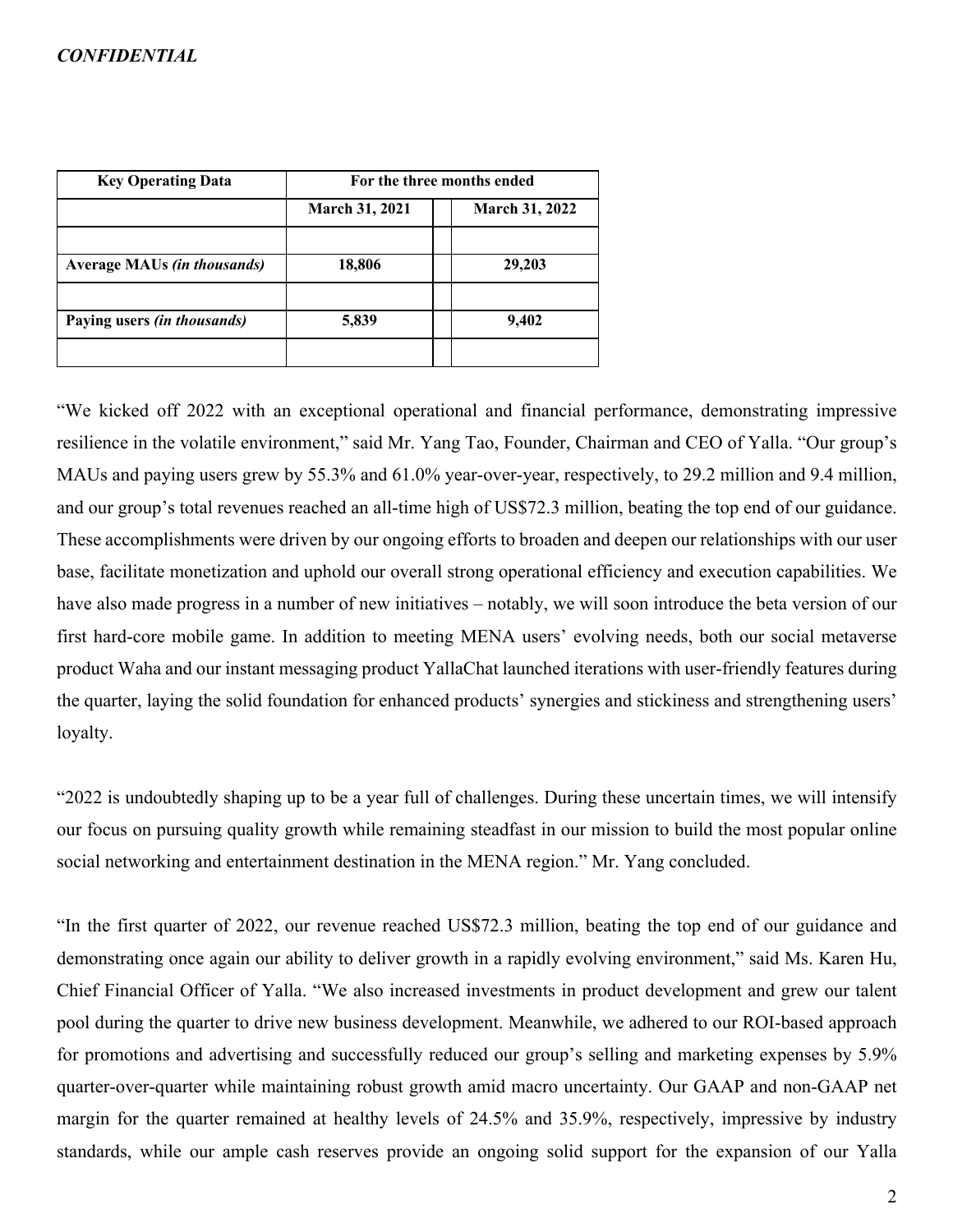ecosystem. Looking forward, we will continue to refine our resource allocation to progress product innovation and monetization while boosting sales and marketing efficiency as well as optimizing capital utilization to grow the group's long-term profitability."

### **First Quarter 2022 Financial Results**

## *Revenues*

Our revenues were US\$72.3 million in the first quarter of 2022, a 6.9% increase from US\$67.6 million in the first quarter of 2021. The increase was primarily driven by the broadening of our user base and the enhancement of its monetization capability. Our average MAUs increased by 55.3%, from 18.8 million in the first quarter of 2021 to 29.2 million in the first quarter of 2022. Another primary contributor to our solid revenue growth was the significant rise in the number of paying users, which increased from 5.8 million in the first quarter of 2021 to 9.4 million in the first quarter of 2022.

In the first quarter of 2022, our revenues generated from chatting services were US\$51.9 million, and revenues from games services were US\$20.3 million.

## *Costs and expenses*

Our total costs and expenses were US\$54.1 million in the first quarter of 2022, compared with US\$47.4 million in the first quarter of 2021.

Our cost of revenues was US\$27.5 million in the first quarter of 2022, a 14.7% increase from US\$24.0 million in the same period last year, primarily due to an increase in technical service fees resulting from the expansion of our product portfolio and an increase in salaries and benefits resulting from the expansion of the operation and maintenance team. Cost of revenues as a percentage of our total revenues increased from 35.5% in the first quarter of 2021 to 38.1% in the first quarter of 2022.

Our selling and marketing expenses were US\$12.5 million in the first quarter of 2022, a 49.8% increase from US\$8.4 million in the same period last year, primarily due to higher advertising and market promotion expenses driven by our continued user acquisition efforts and expanding product portfolio. Selling and marketing expenses as a percentage of our total revenues were 17.3% in the first quarter of 2022, increasing from 12.4% in the first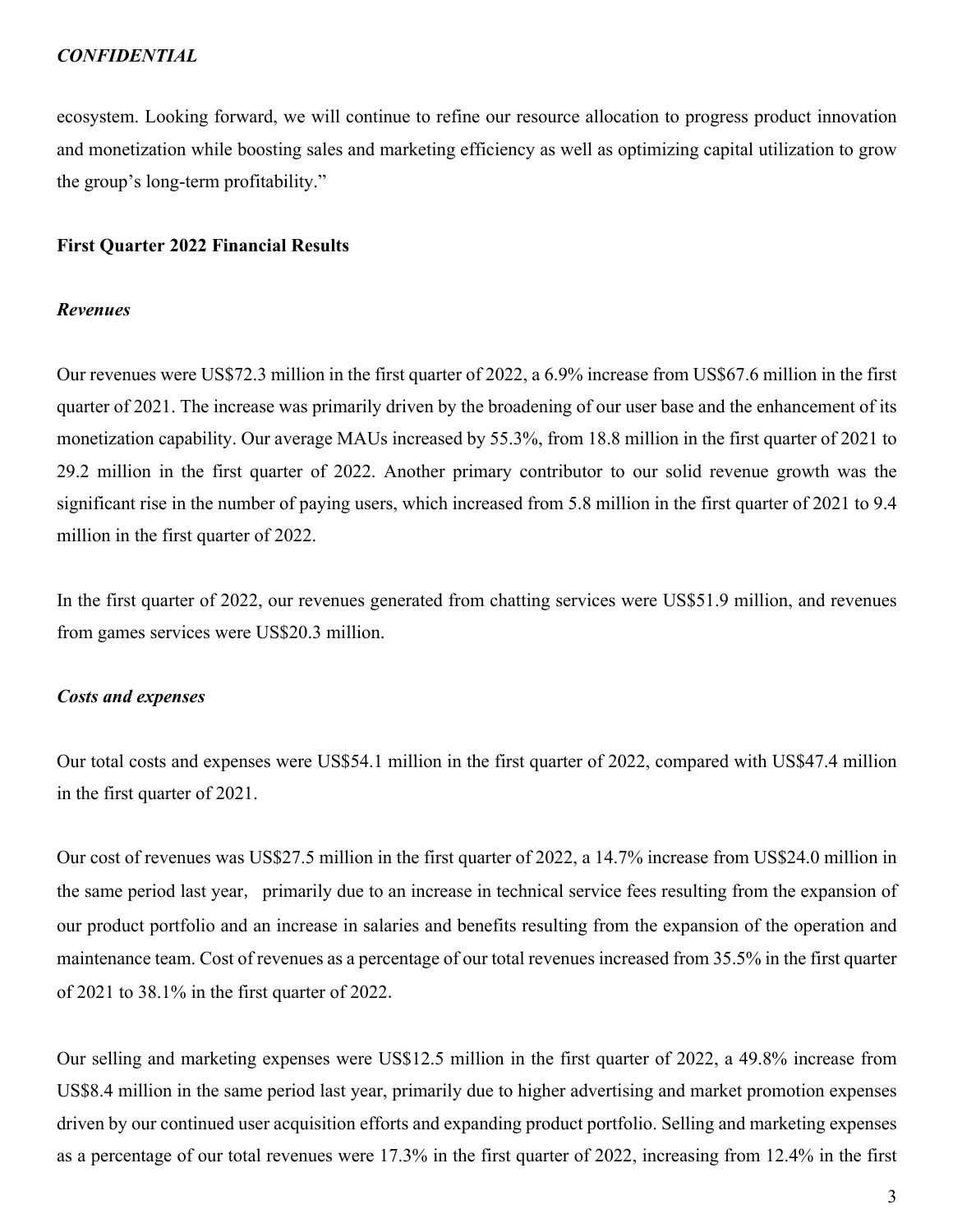quarter of 2021. The ratio declined from 19.7% in the fourth quarter of 2021, driven by our more disciplined advertising and promotion approach.

Our general and administrative expenses were US\$8.0 million in the first quarter of 2022, a 31.5% decrease from US\$11.7 million in the same period last year, primarily due to lower share-based compensation expenses recognized during the first quarter of 2022. General and administrative expenses as a percentage of our total revenues decreased from 17.3% in the first quarter of 2021 to 11.1% in the first quarter of 2022.

Our technology and product development expenses were US\$6.0 million in the first quarter of 2022, a 79.0% increase from US\$3.3 million in the same period last year, primarily due to an increase in salaries and benefits for our technology and product development staff, driven by the development of new businesses and expansion of our product portfolio. Technology and product development expenses as a percentage of our total revenues increased from 4.9% in the first quarter of 2021 to 8.3% in the first quarter of 2022.

## *Operating income*

Operating income was US\$18.3 million in the first quarter of 2022, compared with operating income of US\$20.2 million in the first quarter of 2021.

# *Non-GAAP operating income6*

Non-GAAP operating income (which excluded share-based compensation expenses) in the first quarter of 2022 was US\$26.5 million, compared with non-GAAP operating income of US\$34.0 million in the same period last year.

#### *Income tax expense*

Our income tax expense was US\$0.61 million in the first quarter of 2022, compared with US\$0.43 million in the first quarter of 2021.

<sup>6</sup> Non-GAAP operating income represents operating income excluding share-based compensation. Non-GAAP operating income is a non-GAAP financial measure. See the sections entitled "Non-GAAP Financial Measures" and "Reconciliation of GAAP and Non-GAAP Results" for more information about the non-GAAP measures referred to in this press release.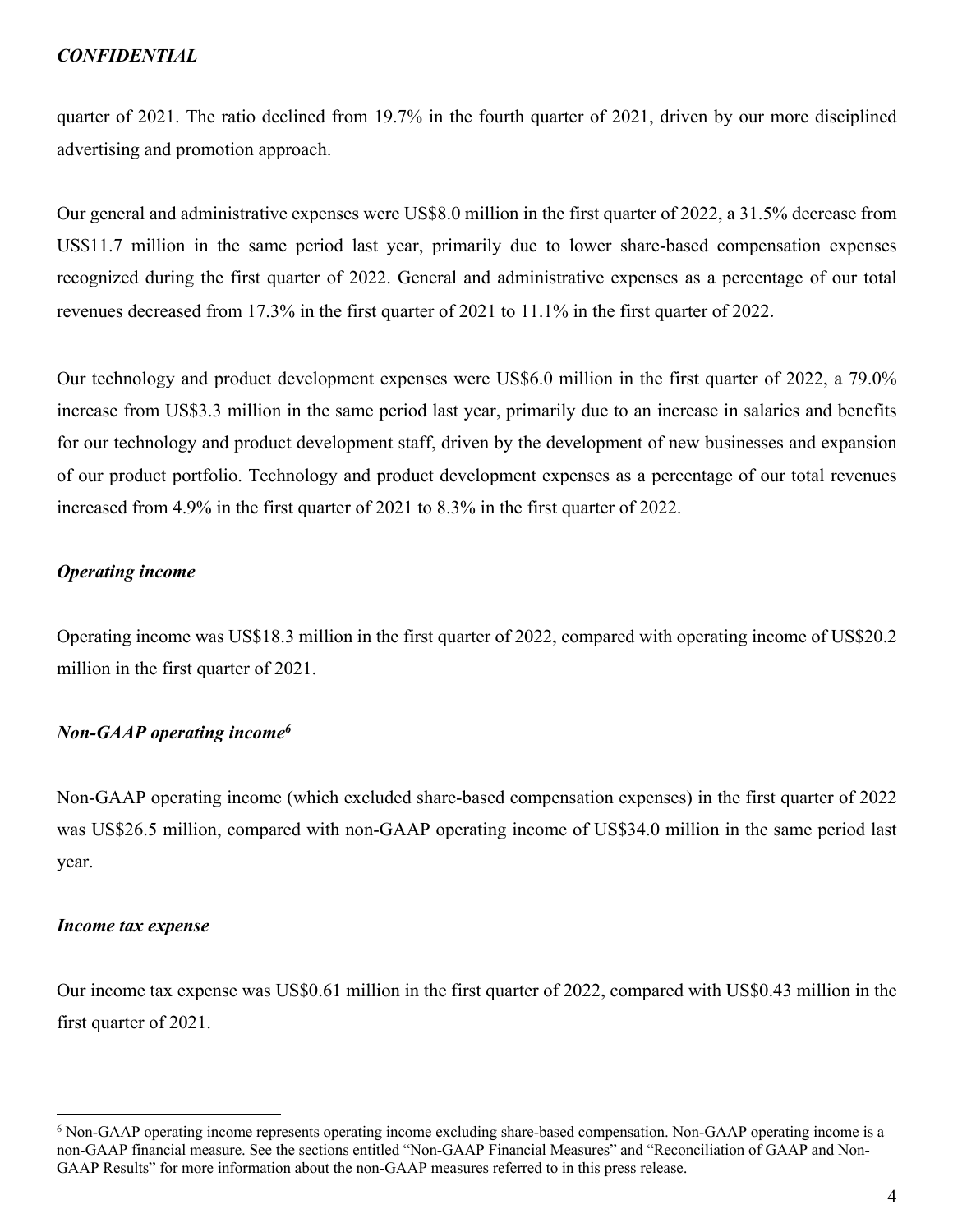### *Net income*

As a result of the foregoing, our net income was US\$17.7 million in the first quarter of 2022, compared with a net income of US\$19.8 million in the first quarter of 2021.

## *Non-GAAP net income*

Non-GAAP net income (which excluded share-based compensation expenses) in the first quarter of 2022 was US\$26.0 million, compared with non-GAAP net income of US\$33.6 million in the same period last year.

### *Earnings per ordinary share*

Basic and diluted earnings per ordinary share were US\$0.12 and US\$0.10 respectively in the first quarter of 2022, while basic and diluted earnings per ordinary share were US\$0.13 and US\$0.11 respectively in the same period of 2021.

## *Non-GAAP earnings per ordinary share7*

Non-GAAP basic and diluted earnings per ordinary share were US\$0.17 and US\$0.15 respectively in the first quarter of 2022, compared with US\$0.23 and US\$0.19 respectively in the same period of 2021.

### *Cash and cash equivalents*

As of March 31, 2022, we had cash and cash equivalents of US\$367.5 million, compared with cash and cash equivalents of US\$351.5 million as of December 31, 2021.

### **Extension of the share repurchase program**

Pursuant to the share repurchase program announced on May 21, 2021, as of March 31, 2022, the Company has repurchased 1,903,205 American depositary shares ("ADSs"), representing 1,903,205 Class A ordinary shares

 $^7$  Non-GAAP earnings per ordinary share is non-GAAP net income attributable to Yalla Group Limited's shareholders, divided by the weighted average number of basic and diluted shares outstanding. Non-GAAP earnings per ordinary share is a non-GAAP financial measure. See the sections entitled "Non-GAAP Financial Measures" and "Reconciliation of GAAP and Non-GAAP Results" for more information about the non-GAAP measures referred to in this press release.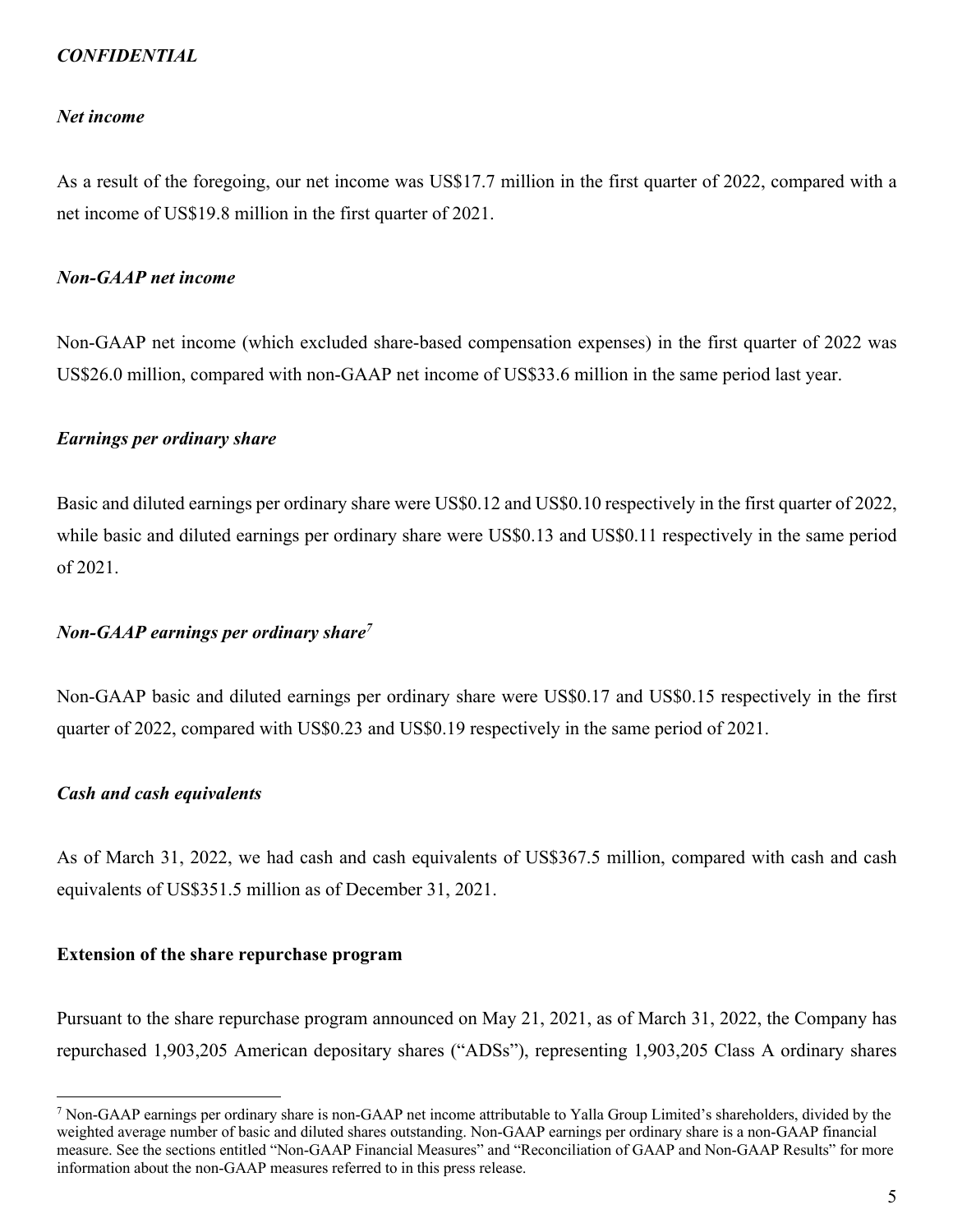from the open market with cash for an aggregate amount of approximately US\$25.4 million. The aggregate value of ADSs and/or Class A ordinary shares that may yet be purchased under the share repurchase program was US\$124.6 million as of March 31, 2022. Our board of directors has approved an extension of the expiration date of the share repurchase program to May 21, 2023.

The share repurchases may continue to be made from time to time in the open market at prevailing market prices, in privately negotiated transactions, in block trades and/or through other legally permissible means, depending on market conditions and in accordance with applicable rules and regulations. The Company's board of directors will review the share repurchase plan periodically and may authorize adjustment of its terms and size. The Company expects to fund repurchases made under this plan from its existing funds.

# **Outlook**

For the second quarter of 2022, the management of the Company currently expects revenues to be between US\$66.0 million and US\$70.0 million.

The above outlook is based on the current market conditions and reflects the Company management's current and preliminary estimates of market and operating conditions and customer demand, which are all subject to change.

# **Conference Call**

The Company's management will host an earnings conference call on Monday, May 16, 2022, at 8:00 P.M. U.S. Eastern Time, Tuesday, May 17, 2022, at 4:00 A.M. Dubai Time, or Tuesday, May 17, 2022, at 8:00 A.M. Beijing/Hong Kong time.

Dial-in details for the earnings conference call are as follows:

| United States Toll Free:        | $+1 - 888 - 317 - 6003$ |
|---------------------------------|-------------------------|
| International:                  | $+1-412-317-6061$       |
| United Arab Emirates Toll Free: | 80-003-570-3589         |
| Mainland China Toll Free:       | 400-120-6115            |
| Hong Kong Toll Free:            | 800-963-976             |
| Access Code:                    | 4067039                 |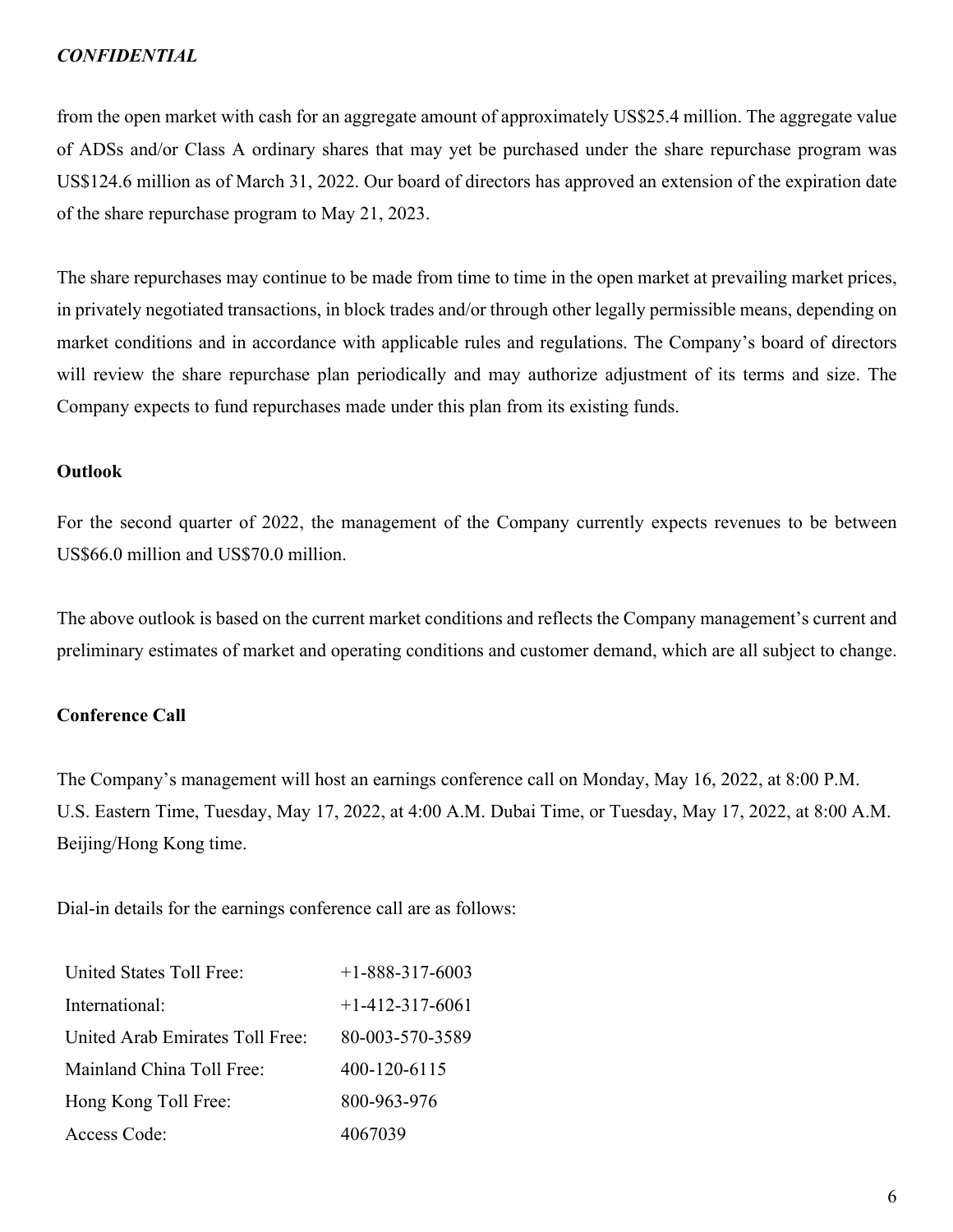Additionally, a live and archived webcast of the conference call will be available on the Company's investor relations website at http://ir.yallatech.ae/.

A replay of the conference call will be accessible until May 23, 2022, by dialing the following telephone numbers:

United States Toll Free: +1-877-344-7529 International: +1-412-317-0088 Access Code: 3546455

## **Non-GAAP Financial Measures**

To supplement the financial measures prepared in accordance with generally accepted accounting principles in the United States, or GAAP, this press release presents non-GAAP financial measures, namely non-GAAP operating income, non-GAAP net income, non-GAAP net margin and non-GAAP basic and diluted earnings per ordinary share, as supplemental measures to review and assess the Company's operating performance. The presentation of the non-GAAP financial measures is not intended to be considered in isolation or as a substitute for the financial information prepared and presented in accordance with U.S. GAAP. We define non-GAAP operating income as operating income excluding share-based compensation. We define non-GAAP net income as net income excluding share-based compensation. We define non-GAAP net margin is non-GAAP net income as a percentage of revenues. We define non-GAAP net income attributable to Yalla Group Limited's shareholders as net income attributable to Yalla Group Limited's shareholders, excluding share-based compensation. We define non-GAAP earnings per ordinary share as non-GAAP net income attributable to Yalla Group Limited's shareholders, divided by the weighted average number of basic and diluted shares outstanding.

By excluding the impact of share-based compensation expenses, which are non-cash charges, the Company believes that the non-GAAP financial measures help identify underlying trends in its business and enhance the overall understanding of the Company's past performance and future prospects. Investors can better understand the Company's operating and financial performance, compare business trends among different reporting periods on a consistent basis and assess its core operating results, as they exclude share-based compensation expenses, which are not expected to result in cash payments. The Company also believes that the non-GAAP financial measures allow for greater visibility with respect to key metrics used by the Company's management in its financial and operational decision-making.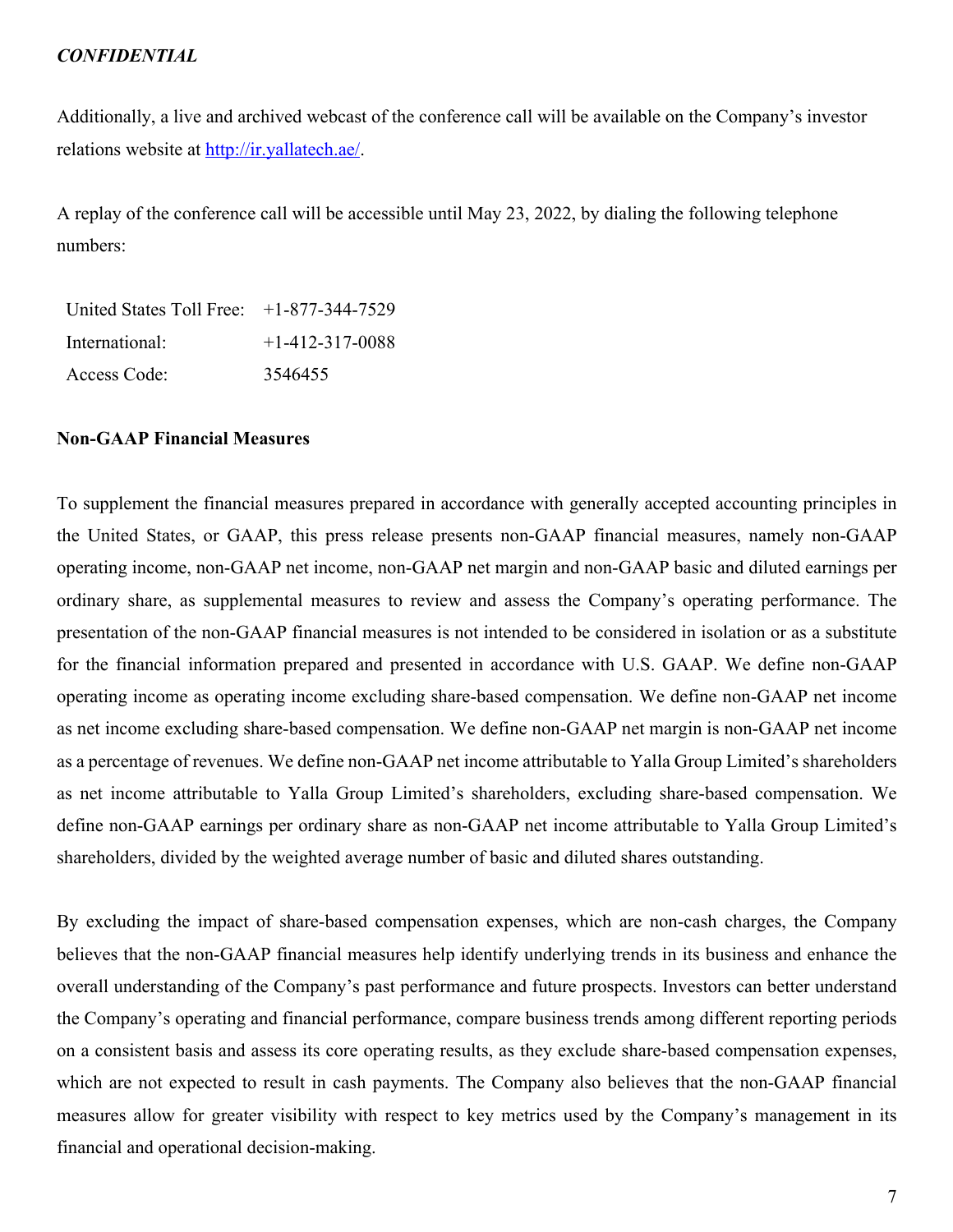The non-GAAP financial measure is not defined under U.S. GAAP and is not presented in accordance with U.S. GAAP. The non-GAAP financial measure has limitations as analytical tools. One of the key limitations of using the non-GAAP financial measures is that they do not reflect all items of income and expense that affect the Company's operations. Share-based compensation has been and may continue to be incurred in the Company's business and is not reflected in the presentation of non-GAAP financial measures. Further, the non-GAAP financial measure may differ from the non-GAAP information used by other companies, including peer companies, and therefore their comparability may be limited.

The Company compensates for these limitations by providing the relevant disclosure of its non-GAAP financial measures in the reconciliations to the nearest U.S. GAAP performance measures, all of which should be considered when evaluating its performance. The Company encourages investors and others to review its financial information in its entirety and not rely on a single financial measure.

Reconciliation of GAAP and non-GAAP results is set forth at the end of this press release.

### **About Yalla Group Limited**

Yalla Group Limited is the largest voice-centric social networking and entertainment platform in the Middle East and Northern Africa (MENA). The Company operates two flagship mobile applications, Yalla, a voice-centric group chat platform, and Yalla Ludo, a casual gaming application featuring online versions of board games, popular in MENA, with in-game voice chat and localized Majlis functionality. Building on the success of Yalla and Yalla Ludo, the Company has expanded its content, creating a regionally-focused, integrated ecosystem dedicated to fulfilling MENA users' evolving online social networking and entertainment needs. The ecosystem includes YallaChat, an IM product tailored for Arabic users; Waha, a social networking product designed for the metaverse; and games such as Yalla Baloot and 101 Okey Yalla, developed to sustain vibrant local gaming communities in the region. Yalla is also actively exploring outside of MENA, having launched Yalla Parchis, a Ludo game designed for the South American markets. Yalla's mobile applications deliver a seamless experience that fosters a sense of loyalty and belonging, establishing highly devoted and engaged user communities through close attention to detail and localized appeal that profoundly resonates with its users. In addition, through its holding subsidiary, Yalla Game Limited, the Company has expanded its capabilities in mid-core and hard-core game distribution in the MENA region, leveraging its local expertise to bring exciting new content to its users.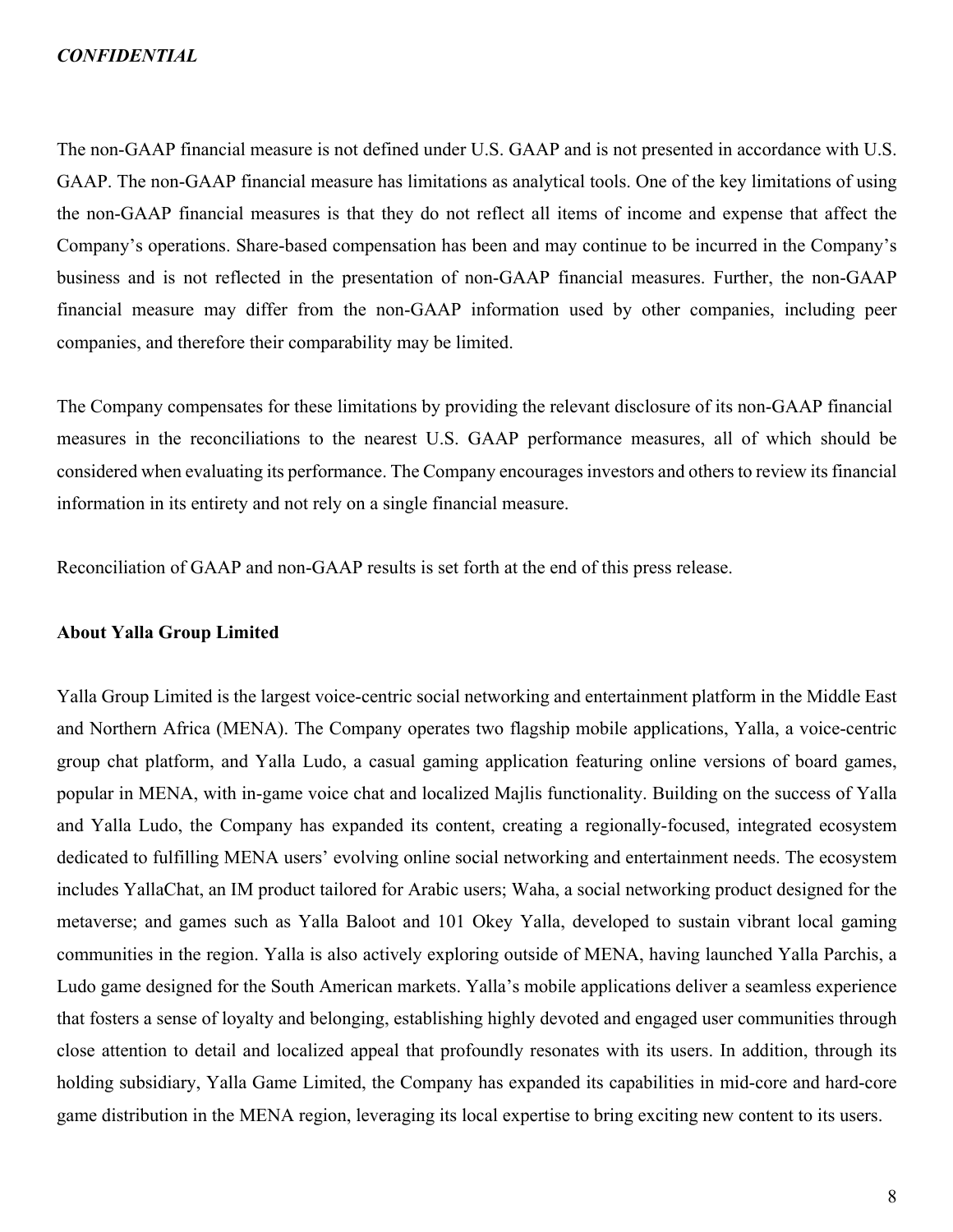For more information, please visit: http://ir.yallatech.ae/

# **Safe Harbor Statement**

This press release contains statements that may constitute "forward-looking" statements pursuant to the "safe harbor" provisions of the U.S. Private Securities Litigation Reform Act of 1995. These forward-looking statements can be identified by terminology such as "will," "expects," "anticipates," "aims," "future," "intends," "plans," "believes," "estimates," "likely to" and similar statements. Statements that are not historical facts, including statements about Yalla Group Limited's beliefs, plans and expectations, are forward-looking statements. Forward-looking statements involve inherent risks and uncertainties. Further information regarding these and other risks is included in Yalla Group Limited's filings with the SEC. All information provided in this press release is as of the date of this press release, and Yalla Group Limited does not undertake any obligation to update any forward-looking statement, except as required under applicable law.

### **For investor and media inquiries, please contact:**

Yalla Group Limited Investor Relations Kerry Gao - IR Director Tel: +86-571-8980-7962 Email: ir@yallatech.ae

The Piacente Group, Inc. Yang Song Tel: +86-10-6508-0677 Email: yalla@tpg-ir.com

In the United States:

The Piacente Group, Inc. Brandi Piacente Tel: +1-212-481-2050 Email: yalla@tpg-ir.com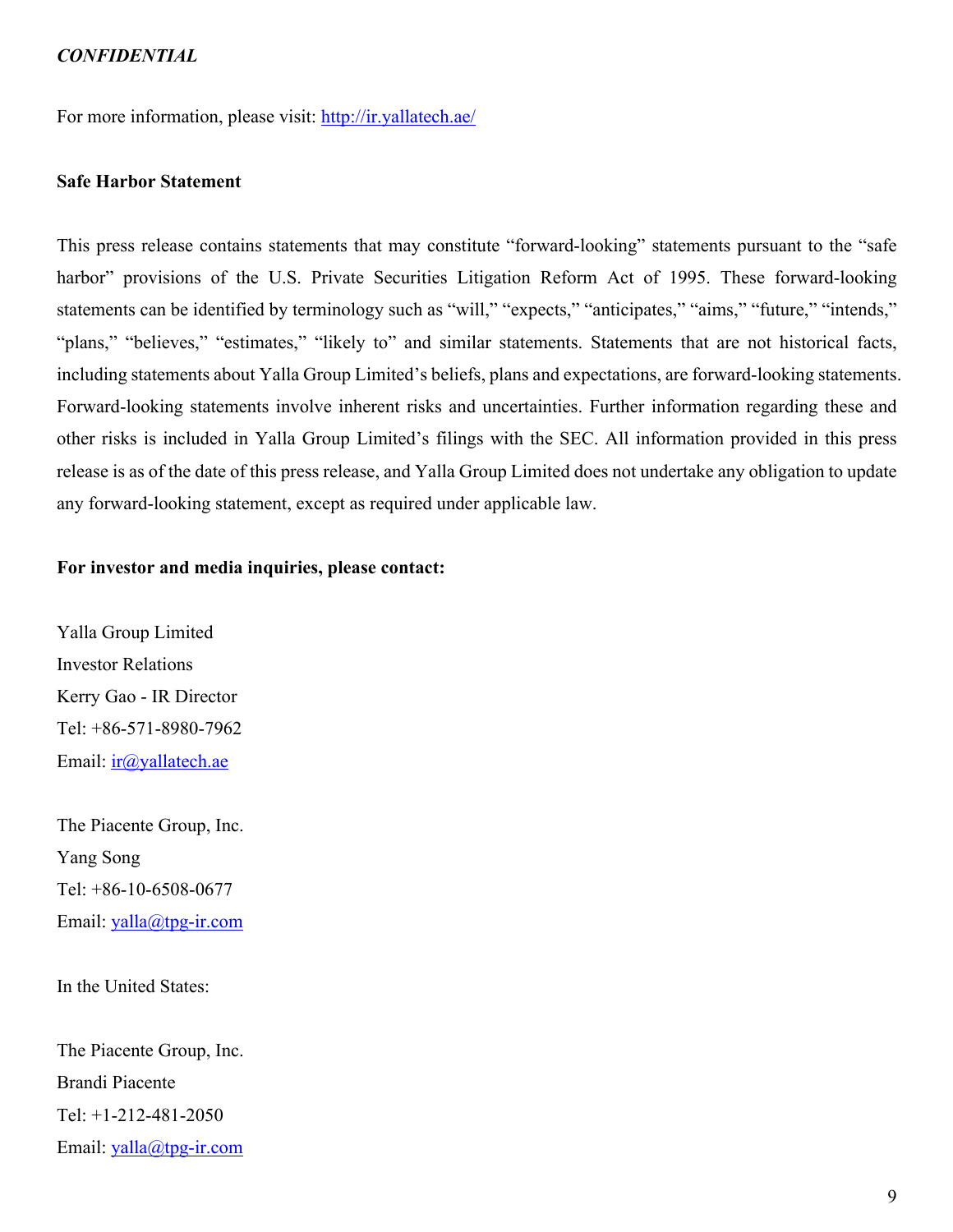SOURCE Yalla Group Limited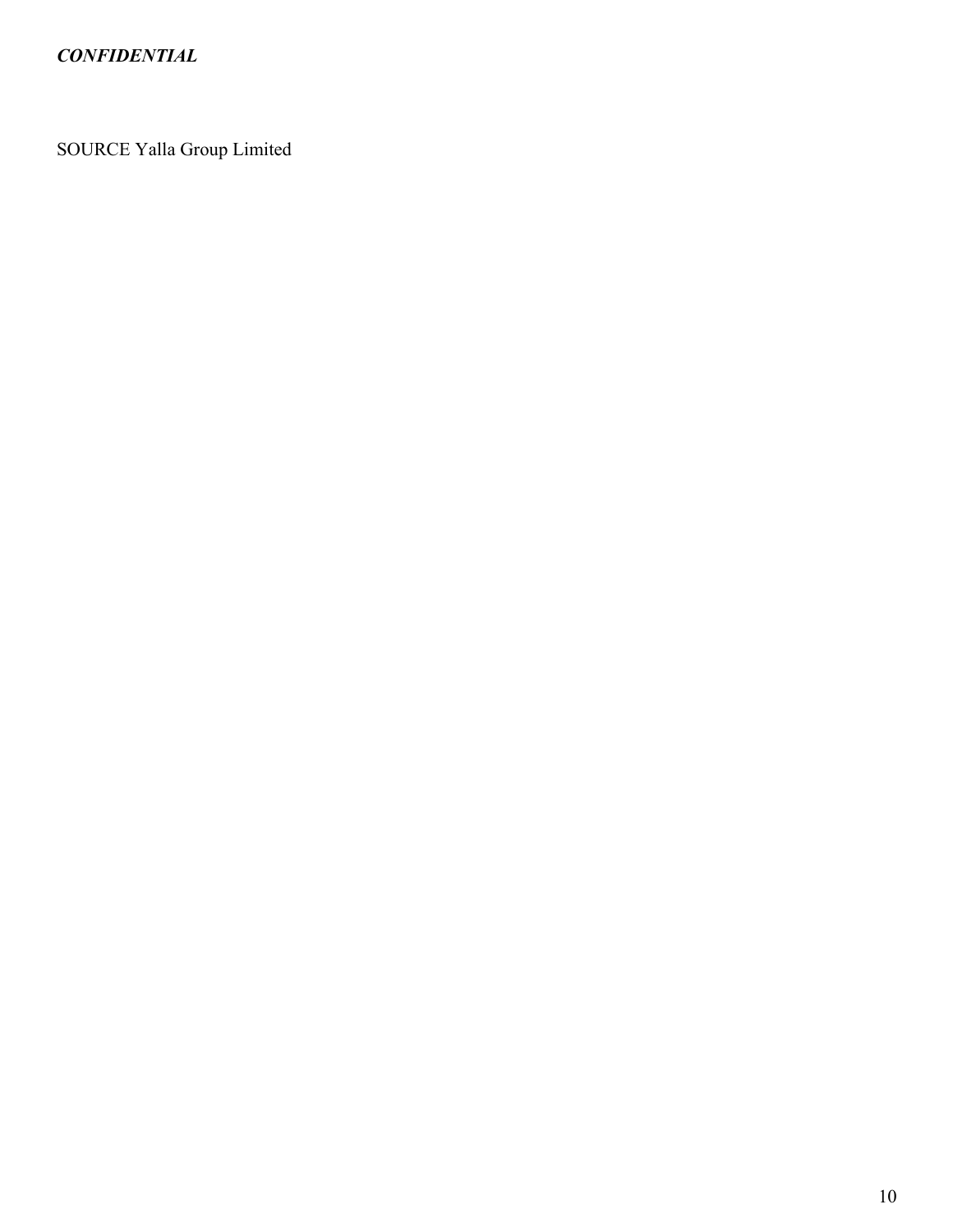#### **YALLA GROUP LIMITED UNAUDITED CONDENSED CONSOLIDATED BALANCE SHEETS**

|                                                          |                   | As of          |  |
|----------------------------------------------------------|-------------------|----------------|--|
|                                                          | December 31, 2021 | March 31, 2022 |  |
| <b>ASSETS</b>                                            | US\$              | US\$           |  |
| <b>Current assets</b>                                    |                   |                |  |
| Cash and cash equivalents                                | 351,485,602       | 367,460,732    |  |
| Short-term investments                                   | 2,906,344         | 5,876,588      |  |
| Prepayments and other current assets                     | 21,957,230        | 26,941,116     |  |
| <b>Total current assets</b>                              | 376, 349, 176     | 400,278,436    |  |
| <b>Non-current assets</b>                                |                   |                |  |
| Property and equipment, net                              | 1,832,952         | 1,966,980      |  |
| Operating lease right-of-use assets                      | 857,474           | 1,715,145      |  |
| Long-term investments                                    | 1,768,455         | 2,247,825      |  |
| <b>Total non-current assets</b>                          | 4,458,881         | 5,929,950      |  |
| <b>Total assets</b>                                      | 380,808,057       | 406,208,386    |  |
|                                                          |                   |                |  |
| <b>LIABILITIES</b>                                       |                   |                |  |
| <b>Current liabilities</b>                               |                   |                |  |
| Accounts payable                                         | 4,392,330         | 4,164,763      |  |
| Deferred revenue                                         | 24,971,203        | 27, 243, 392   |  |
| Operating lease liabilities, current                     | 472,734           | 803,841        |  |
| Amounts due to related parties                           |                   | 748,244        |  |
| Accrued expenses and other current liabilities           | 14,896,134        | 10,484,113     |  |
| <b>Total current liabilities</b>                         | 44,732,401        | 43,444,353     |  |
| <b>Non-current liabilities</b>                           |                   |                |  |
| Operating lease liabilities, non-current                 | 195,596           | 792,656        |  |
| <b>Total non-current liabilities</b>                     | 195,596           | 792,656        |  |
| <b>Total liabilities</b>                                 | 44,927,997        | 44,237,009     |  |
| <b>EQUITY</b>                                            |                   |                |  |
| <b>Shareholders' equity of Yalla Group Limited</b>       |                   |                |  |
| Class A Ordinary Shares                                  | 12,484            | 12,544         |  |
| Class B Ordinary Shares                                  | 2,473             | 2,473          |  |
| Additional paid-in capital                               | 265, 647, 268     | 273,975,501    |  |
| Treasury stock                                           | (25, 419, 808)    | (25, 419, 808) |  |
| Accumulated other comprehensive income                   | 520,010           | 584,727        |  |
| Retained earnings                                        | 95,123,951        | 112,900,422    |  |
| <b>Total shareholders' equity of Yalla Group Limited</b> | 335,886,378       | 362,055,859    |  |
| <b>Non-controlling interests</b>                         | (6,318)           | (84, 482)      |  |
| <b>Total equity</b>                                      | 335,880,060       | 361,971,377    |  |
| <b>Total liabilities and equity</b>                      | 380,808,057       | 406,208,386    |  |
|                                                          |                   |                |  |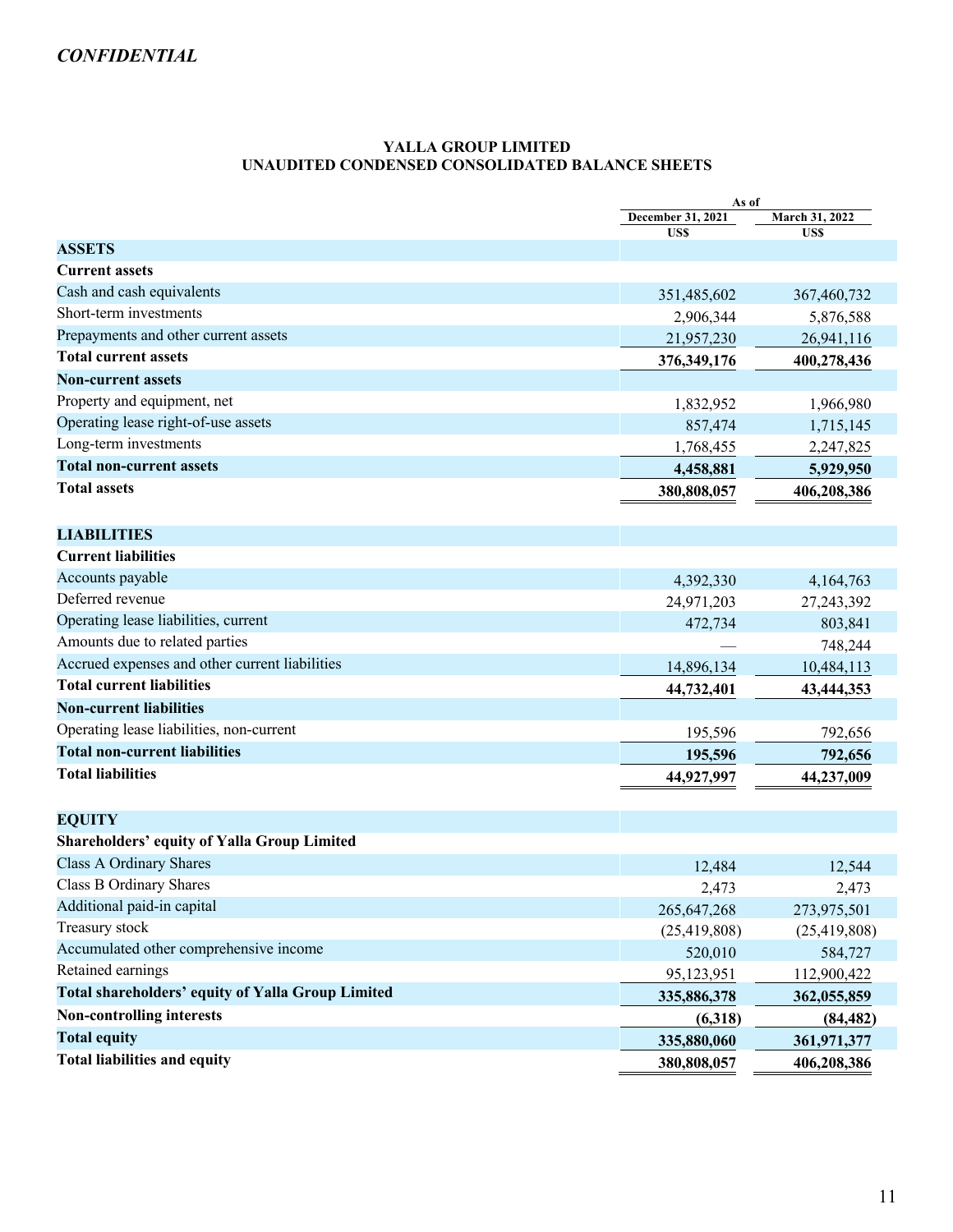#### **YALLA GROUP LIMITED UNAUDITED CONDENSED CONSOLIDATED STATEMENTS OF OPERATIONS**

|                                                    | <b>Three Months Ended</b> |                   |                       |
|----------------------------------------------------|---------------------------|-------------------|-----------------------|
|                                                    | March 31, 2021            | December 31, 2021 | <b>March 31, 2022</b> |
|                                                    | US\$                      | US\$              | US\$                  |
| <b>Revenues</b>                                    | 67,649,094                | 67,556,824        | 72,337,282            |
| <b>Costs and expenses</b>                          |                           |                   |                       |
| Cost of revenues                                   | (24,000,472)              | (23, 928, 785)    | (27,527,990)          |
| Selling and marketing expenses                     | (8,359,404)               | (13,317,368)      | (12,526,461)          |
| General and administrative expenses                | (11, 713, 739)            | (8,130,904)       | (8,027,870)           |
| Technology and product development expenses        | (3,342,559)               | (3,916,387)       | (5,984,568)           |
| <b>Total costs and expenses</b>                    | (47, 416, 174)            | (49, 293, 444)    | (54,066,889)          |
| <b>Operating income</b>                            | 20,232,920                | 18,263,380        | 18,270,393            |
| Interest income                                    | 8,845                     | 35,218            | 51,119                |
| Government grants                                  | 13,809                    | 1,406,028         | 158,685               |
| Investment income (loss)                           | 2,162                     | 147,154           | (168, 445)            |
| Income before income taxes                         | 20,257,736                | 19,851,780        | 18,311,752            |
| Income tax expense                                 | (427, 972)                | (794, 413)        | (613, 445)            |
| Net income                                         | 19,829,764                | 19,057,367        | 17,698,307            |
| Net loss attributable to non-controlling interests |                           | 6,318             | 78,164                |
| Net income attributable to Yalla Group             |                           |                   |                       |
| <b>Limited's shareholders</b>                      | 19,829,764                | 19,063,685        | 17,776,471            |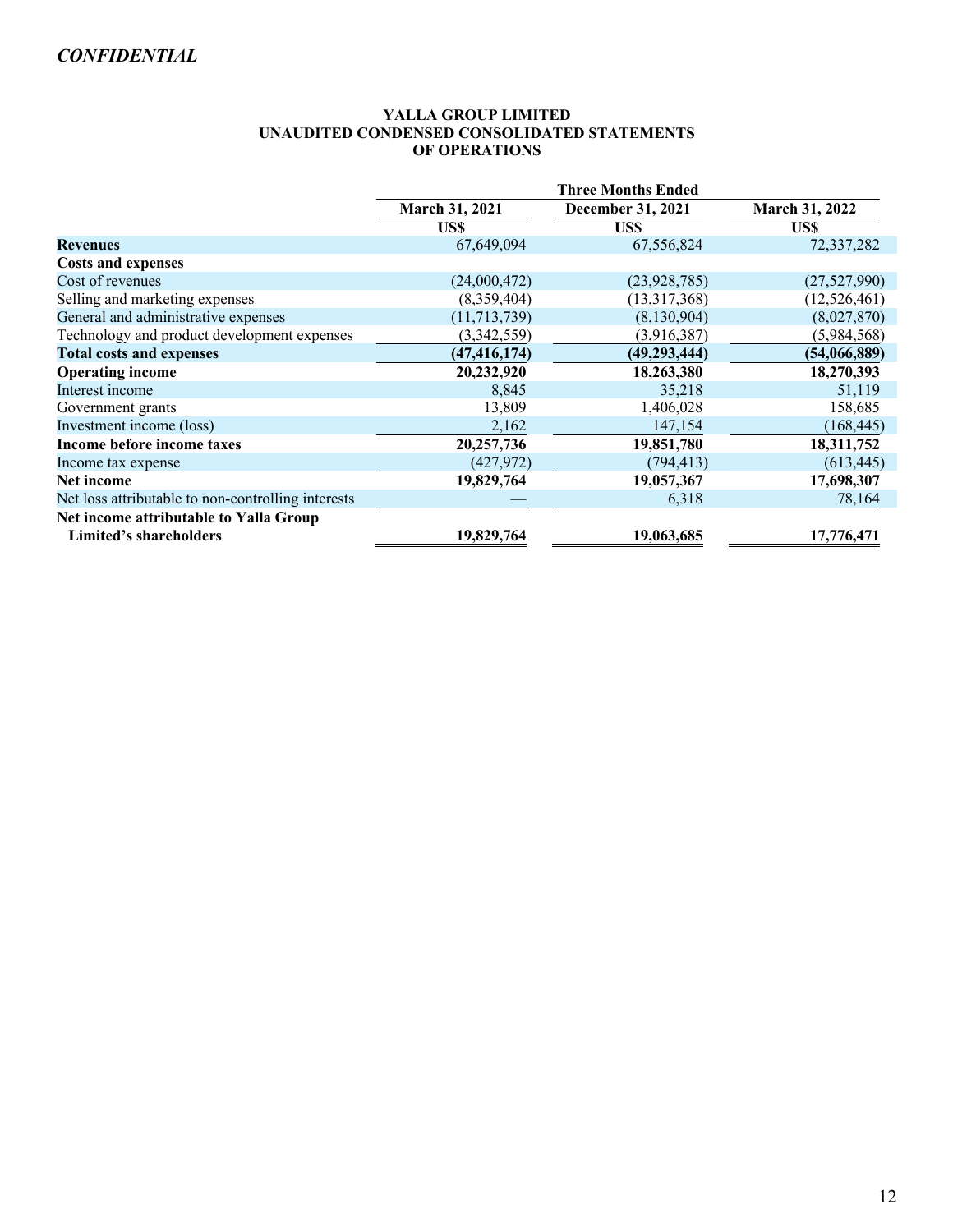#### **YALLA GROUP LIMITED UNAUDITED CONDENSED CONSOLIDATED STATEMENTS OF OPERATIONS (CONTINUED)**

|                                                                                                   | <b>Three Months Ended</b> |                   |                       |
|---------------------------------------------------------------------------------------------------|---------------------------|-------------------|-----------------------|
|                                                                                                   | <b>March 31, 2021</b>     | December 31, 2021 | <b>March 31, 2022</b> |
|                                                                                                   | US\$                      | US\$              | US\$                  |
| <b>Earnings per ordinary share</b>                                                                |                           |                   |                       |
| -Basic                                                                                            | 0.13                      | 0.13              | 0.12                  |
| ---Diluted                                                                                        | 0.11                      | 0.11              | 0.10                  |
| Weighted average number of shares<br>outstanding used in computing earnings<br>per ordinary share |                           |                   |                       |
| -Basic                                                                                            | 147, 319, 197             | 149,516,472       | 150, 157, 560         |
| -Diluted                                                                                          | 180,045,126               | 176,907,506       | 176,548,571           |

Share-based compensation was allocated in cost of revenues, selling and marketing expenses, general and administrative expenses and technology and product development expenses as follows:

|                                             | <b>Three Months Ended</b> |                          |                       |
|---------------------------------------------|---------------------------|--------------------------|-----------------------|
|                                             | <b>March 31, 2021</b>     | <b>December 31, 2021</b> | <b>March 31, 2022</b> |
|                                             | US\$                      | US\$                     | US\$                  |
| Cost of revenues                            | 1,709,574                 | 1,632,754                | 1,444,320             |
| Selling and marketing expenses              | 3,228,042                 | 1,878,389                | 1,846,594             |
| General and administrative expenses         | 8,703,866                 | 4,689,722                | 4,662,669             |
| Technology and product development expenses | 133.831                   | 325,757                  | 311.442               |